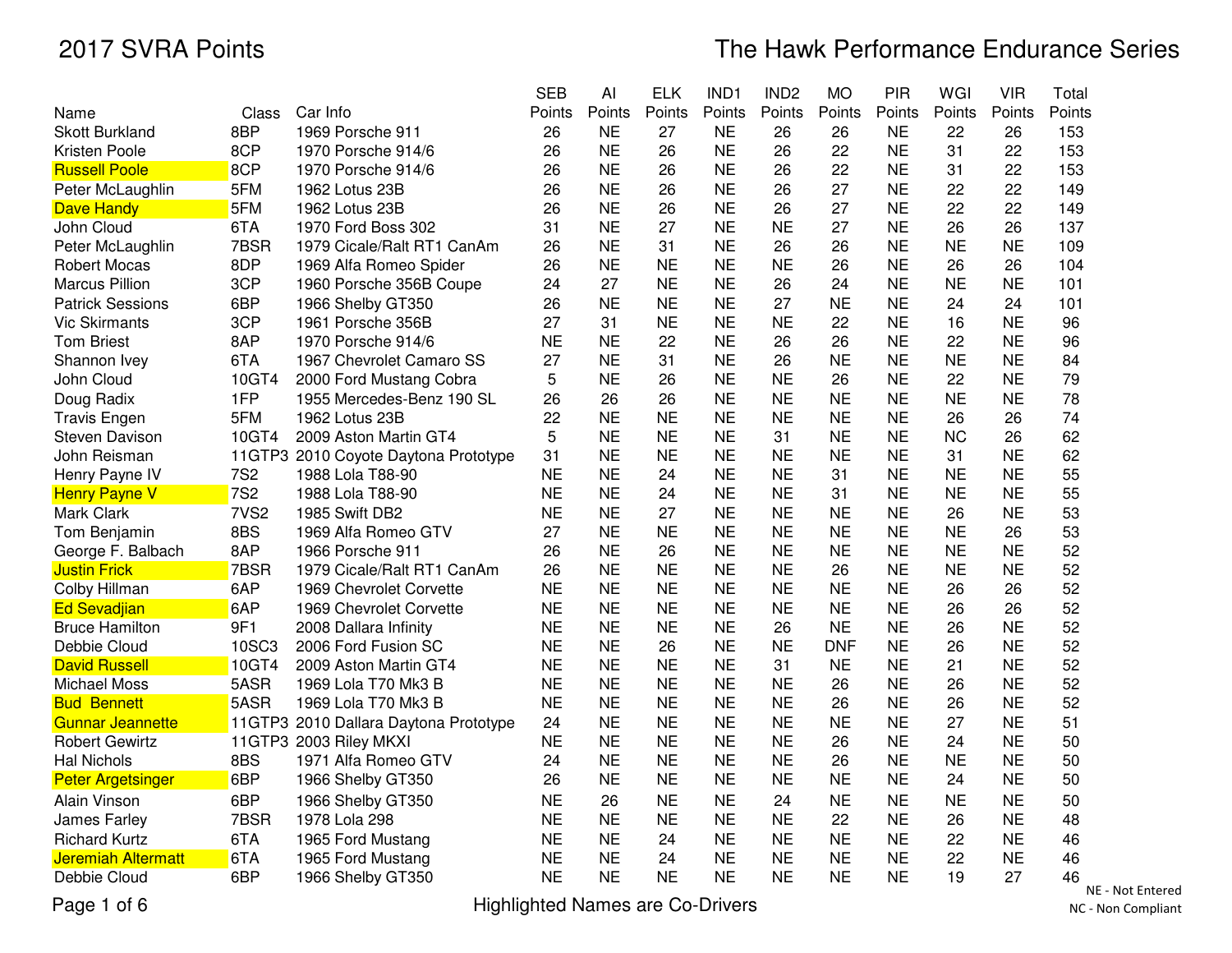|                         |                  |                                      | <b>SEB</b> | Al        | <b>ELK</b> | IND1      | IND <sub>2</sub> | <b>MO</b> | PIR       | WGI        | <b>VIR</b> | Total  |
|-------------------------|------------------|--------------------------------------|------------|-----------|------------|-----------|------------------|-----------|-----------|------------|------------|--------|
| Name                    | Class            | Car Info                             | Points     | Points    | Points     | Points    | Points           | Points    | Points    | Points     | Points     | Points |
| <b>Sterling Mulacek</b> | 6BP              | 1966 Shelby GT350                    | <b>NE</b>  | 22        | <b>NE</b>  | <b>NE</b> | 21               | <b>NE</b> | <b>NE</b> | <b>NE</b>  | <b>NE</b>  | 43     |
| Dominick Incantalupo    |                  | 11GTP3 2011 Oreca FLN 9              | 22         | <b>NE</b> | <b>NE</b>  | <b>NE</b> | <b>NE</b>        | <b>NE</b> | <b>NE</b> | 20         | <b>NE</b>  | 42     |
| <b>Bradley Gray</b>     | 10GT4            | 2004 Mustang Cobra                   | <b>NE</b>  | <b>NE</b> | <b>NE</b>  | <b>NE</b> | <b>NE</b>        | <b>NE</b> | <b>NE</b> | 19         | 22         | 41     |
| <b>Gary Moore</b>       | 6BP              | 1965 Shelby GT350                    | <b>NE</b>  | <b>NE</b> | <b>NE</b>  | <b>NE</b> | 31               | <b>NE</b> | <b>NE</b> | 5          | <b>NE</b>  | 36     |
| Mark Coombs             | <b>7S2</b>       | 1990 Lola T90/90                     | <b>NE</b>  | <b>NE</b> | 27         | <b>NE</b> | <b>NE</b>        | 5         | <b>NE</b> | <b>NE</b>  | <b>NE</b>  | 32     |
| <b>Curt Vogt</b>        | 6BP              | 1965 Shelby GT350                    | <b>NE</b>  | <b>NE</b> | <b>NE</b>  | <b>NE</b> | <b>NE</b>        | <b>NE</b> | <b>NE</b> | 5          | 27         | 32     |
| Eric Lux                | 10GT4            | 2011 Mercedes SLS                    | <b>NE</b>  | <b>NE</b> | <b>NE</b>  | <b>NE</b> | <b>NE</b>        | <b>NE</b> | <b>NE</b> | 31         | <b>NE</b>  | 31     |
| Christopher Stillwell   | 6TA              | 1968 Ford Mustang                    | <b>NE</b>  | <b>NE</b> | <b>NE</b>  | <b>NE</b> | <b>NE</b>        | 31        | <b>NE</b> | <b>NE</b>  | <b>NE</b>  | 31     |
| Paul Stinson            | 8CP              | 1963 Lotus Super 7                   | <b>NE</b>  | <b>NE</b> | <b>NE</b>  | <b>NE</b> | <b>NE</b>        | <b>NE</b> | <b>NE</b> | 5          | 26         | 31     |
| Norm Daniels            | 6AP              | 1968 Chevrolet Camaro                | <b>NE</b>  | <b>NE</b> | <b>NE</b>  | <b>NE</b> | <b>NE</b>        | <b>NE</b> | 31        | <b>NE</b>  | <b>NE</b>  | 31     |
| Matt Euson              | 6BP              | 1965 Shelby GT350                    | <b>NE</b>  | <b>NE</b> | <b>NE</b>  | <b>NE</b> | 31               | <b>NE</b> | <b>NE</b> | <b>NE</b>  | <b>NE</b>  | 31     |
| <b>Matt Crandall</b>    | 6AP              | 1968 Chevrolet Camaro                | <b>NE</b>  | <b>NE</b> | <b>NE</b>  | <b>NE</b> | <b>NE</b>        | <b>NE</b> | 31        | <b>NE</b>  | <b>NE</b>  | 31     |
| James Cope              | 7VS <sub>2</sub> | 1986 Swift DB2                       | <b>NE</b>  | <b>NE</b> | 31         | <b>NE</b> | <b>NE</b>        | <b>NE</b> | <b>NE</b> | <b>NE</b>  | <b>NE</b>  | 31     |
| <b>Eric Curran</b>      |                  | 11GTP3 2010 Coyote Daytona Prototype | 31         | <b>NE</b> | <b>NE</b>  | <b>NE</b> | <b>NE</b>        | <b>NE</b> | <b>NE</b> | <b>NE</b>  | <b>NE</b>  | 31     |
| George C. Balbach       | 3CP              | 1961 Porsche 356B                    | 31         | <b>NE</b> | <b>NE</b>  | <b>NE</b> | <b>NE</b>        | <b>NE</b> | <b>NE</b> | <b>NE</b>  | <b>NE</b>  | 31     |
| <b>Mark Eskuche</b>     | 3CP              | 1961 Porsche 356B                    | 31         | <b>NE</b> | <b>NE</b>  | <b>NE</b> | <b>NE</b>        | <b>NE</b> | <b>NE</b> | <b>NE</b>  | <b>NE</b>  | 31     |
| <b>Rick Mooney</b>      | 6BP              | 1968 Chevrolet Corvette Roadste      | <b>NE</b>  | <b>NE</b> | <b>NE</b>  | <b>NE</b> | <b>NE</b>        | <b>NE</b> | <b>NE</b> | 31         | <b>NE</b>  | 31     |
| Frank Boucher           | 8BP              | 1969 Porsche 911S                    | <b>NE</b>  | <b>NE</b> | 31         | <b>NE</b> | <b>NE</b>        | <b>NE</b> | <b>NE</b> | <b>NE</b>  | <b>NE</b>  | 31     |
| <b>Butch Leitzinger</b> |                  | 11GTP3 2010 Oreca LMPC               | <b>NE</b>  | <b>NE</b> | 26         | <b>NE</b> | <b>NE</b>        | <b>NE</b> | <b>NE</b> | 5          | <b>NE</b>  | 31     |
| <b>Robert Hieb</b>      | 3CP              | 1964 Porsche 356C Coupe              | <b>NE</b>  | <b>NE</b> | <b>NE</b>  | <b>NE</b> | <b>NE</b>        | 31        | <b>NE</b> | <b>NE</b>  | <b>NE</b>  | 31     |
| Graham Adelman          | 5FM              | 1962 Lotus 23B                       | <b>NE</b>  | <b>NE</b> | <b>NE</b>  | <b>NE</b> | <b>NE</b>        | 31        | <b>NE</b> | <b>NE</b>  | <b>NE</b>  | 31     |
| Owen Adelman            | 5FM              | 1962 Lotus 23B                       | <b>NE</b>  | <b>NE</b> | <b>NE</b>  | <b>NE</b> | <b>NE</b>        | 31        | <b>NE</b> | <b>NE</b>  | <b>NE</b>  | 31     |
| Francesco Melandri      | 10GT4            | 1996 Porsche 993 TT                  | 31         | <b>NE</b> | <b>NE</b>  | <b>NE</b> | <b>NE</b>        | <b>NE</b> | <b>NE</b> | <b>NE</b>  | <b>NE</b>  | 31     |
| Skip Bryan              | 8BS              | 1972 BMW 2002                        | 31         | <b>NE</b> | <b>NE</b>  | <b>NE</b> | <b>NE</b>        | <b>NE</b> | <b>NE</b> | <b>NE</b>  | <b>NE</b>  | 31     |
| Jeff Boston             | <b>7S2</b>       | 1990 Lola T90/90                     | <b>NE</b>  | <b>NE</b> | 31         | <b>NE</b> | <b>NE</b>        | <b>NE</b> | <b>NE</b> | <b>NE</b>  | <b>NE</b>  | 31     |
| George Del Canto        | 6TA              | 1969 Ford Mustang                    | 5          | <b>NE</b> | <b>NE</b>  | <b>NE</b> | <b>NE</b>        | 24        | <b>NE</b> | <b>NE</b>  | <b>NE</b>  | 29     |
| <b>Cameron Healy</b>    | 6AP              | 1974 Porsche 911 RS 3.0              | <b>NE</b>  | <b>NE</b> | <b>NE</b>  | <b>NE</b> | <b>NE</b>        | <b>NE</b> | 27        | <b>NE</b>  | <b>NE</b>  | 27     |
| <b>Travis Engen</b>     |                  | 11GTP3 2005 Audi R8 LMP              | 27         | <b>NE</b> | <b>NE</b>  | <b>NE</b> | <b>NE</b>        | <b>NE</b> | <b>NE</b> | <b>NE</b>  | <b>NE</b>  | 27     |
| <b>Stephen Seitz</b>    | 6BP              | 1965 Ford Mustang                    | <b>NE</b>  | <b>NE</b> | <b>NE</b>  | <b>NE</b> | <b>NE</b>        | <b>NE</b> | <b>NE</b> | 27         | <b>NE</b>  | 27     |
| Marc Montour            | 10GT4            | 2012 Aston Martin GT3                | <b>NE</b>  | <b>NE</b> | <b>NE</b>  | <b>NE</b> | <b>NE</b>        | <b>NE</b> | <b>NE</b> | 27         | <b>NE</b>  | 27     |
| <b>LP Montour</b>       | 10GT4            | 2012 Aston Martin GT3                | <b>NE</b>  | <b>NE</b> | <b>NE</b>  | <b>NE</b> | <b>NE</b>        | <b>NE</b> | <b>NE</b> | 27         | <b>NE</b>  | 27     |
| Dirk Leuenberger        | 10GT4            | 2010 Dodge Viper                     | <b>NE</b>  | <b>NE</b> | <b>NE</b>  | <b>NE</b> | 27               | <b>NE</b> | <b>NE</b> | <b>NE</b>  | <b>NE</b>  | 27     |
| <b>Steve Scullen</b>    |                  | 11GTP3 2007 Lola B07/18 LMP1         | <b>NE</b>  | <b>NE</b> | <b>NE</b>  | <b>NE</b> | <b>NE</b>        | <b>NE</b> | <b>NE</b> | 27         | <b>NE</b>  | 27     |
| <b>Rick Gurolnick</b>   | 3CP              | 1960 Porsche 356 Roadster            | <b>NE</b>  | <b>NE</b> | <b>NE</b>  | <b>NE</b> | <b>NE</b>        | 27        | <b>NE</b> | <b>NE</b>  | <b>NE</b>  | 27     |
| <b>Dave Burton</b>      | 3CP              | 1961 Porsche 356B                    | 27         | <b>NE</b> | <b>NE</b>  | <b>NE</b> | <b>NE</b>        | <b>NE</b> | <b>NE</b> | <b>NE</b>  | <b>NE</b>  | 27     |
| Chip Halverson          | 7BSR             | 1976 Chevron B36                     | <b>DNF</b> | <b>NE</b> | 27         | <b>NE</b> | <b>NE</b>        | <b>NE</b> | <b>NE</b> | <b>NE</b>  | <b>NE</b>  | 27     |
| Ken McKinnon            | 10GT2            | 1972 Porsche 911 RSR                 | 26         | <b>NE</b> | <b>NE</b>  | <b>NE</b> | <b>NE</b>        | <b>NE</b> | <b>NE</b> | <b>NE</b>  | <b>NE</b>  | 26     |
| <b>Mike Bruns</b>       | 10GT2            | 1972 Porsche 911 RSR                 | 26         | <b>NE</b> | <b>NE</b>  | <b>NE</b> | <b>NE</b>        | <b>NE</b> | <b>NE</b> | <b>NE</b>  | <b>NE</b>  | 26     |
| <b>Bill Glavin</b>      | 12GTU            | 1972 BMW 3.0 CSL                     | <b>DNF</b> | <b>NE</b> | <b>NE</b>  | <b>NE</b> | <b>NE</b>        | <b>NE</b> | <b>NE</b> | <b>DNF</b> | 26         | 26     |
| <b>Billy Glavin</b>     | 12GTU            | 1972 BMW 3.0 CSL                     | <b>NE</b>  | <b>NE</b> | <b>NE</b>  | <b>NE</b> | <b>NE</b>        | <b>NE</b> | <b>NE</b> | <b>DNF</b> | 26         | 26     |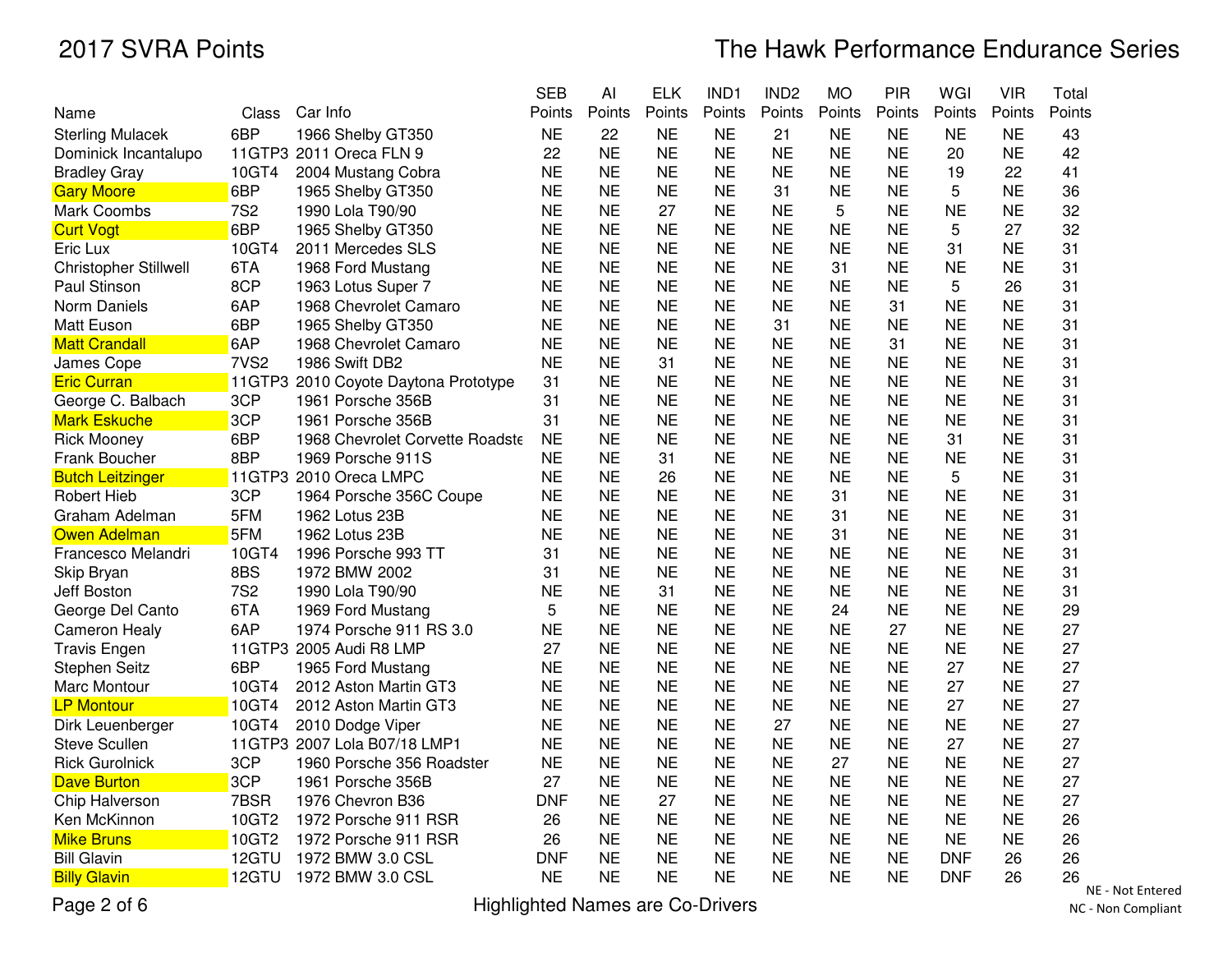|                                    |                          |                                         | <b>SEB</b>             | Al                     | <b>ELK</b>             | IND1                   | IND <sub>2</sub>       | <b>MO</b>       | PIR                    | WGI                    | <b>VIR</b>             | Total    |
|------------------------------------|--------------------------|-----------------------------------------|------------------------|------------------------|------------------------|------------------------|------------------------|-----------------|------------------------|------------------------|------------------------|----------|
| Name                               | Class                    | Car Info                                | Points                 | Points                 | Points                 | Points                 | Points                 | Points          | Points                 | Points                 | Points                 | Points   |
| <b>Kadie Casey</b>                 | 8CP                      | 1966 Lotus Elan                         | <b>NE</b>              | <b>NE</b>              | <b>NE</b>              | <b>NE</b>              | <b>NE</b>              | <b>NE</b>       | 26                     | <b>NE</b>              | <b>NE</b>              | 26       |
| <b>Paul Gaudio</b>                 | 8CP                      | 1966 Lotus Elan                         | <b>NE</b>              | <b>NE</b>              | <b>NE</b>              | <b>NE</b>              | <b>NE</b>              | <b>NE</b>       | 26                     | <b>NE</b>              | <b>NE</b>              | 26       |
| <b>Richard Jemison</b>             | 8GT                      | 1967 Alfa Romeo Duetto                  | <b>NE</b>              | 26                     | <b>NE</b>              | <b>NE</b>              | <b>NE</b>              | <b>NE</b>       | <b>NE</b>              | <b>NE</b>              | <b>NE</b>              | 26       |
| Jerry Peters                       | 8AP                      | 1970 Porsche 914/6 GT                   | <b>NE</b>              | 26                     | <b>NE</b>              | <b>NE</b>              | <b>NE</b>              | <b>NE</b>       | <b>NE</b>              | <b>NE</b>              | <b>NE</b>              | 26       |
| <b>Loni Unser</b>                  | 3CP                      | 1960 Porsche 356B Coupe                 | <b>NE</b>              | <b>NE</b>              | <b>NE</b>              | <b>NE</b>              | 26                     | <b>NE</b>       | <b>NE</b>              | <b>NE</b>              | <b>NE</b>              | 26       |
| <b>Brady Refenning</b>             | 8AP                      | 1970 Porsche 914/6 GT                   | <b>NE</b>              | 26                     | <b>NE</b>              | <b>NE</b>              | <b>NE</b>              | <b>NE</b>       | <b>NE</b>              | <b>NE</b>              | <b>NE</b>              | 26       |
| Deborah Briscoe                    | 8BS                      | 1972 Alfa GTV                           | <b>NE</b>              | <b>NE</b>              | <b>NE</b>              | <b>NE</b>              | <b>NE</b>              | <b>NE</b>       | 26                     | <b>NE</b>              | <b>NE</b>              | 26       |
| <b>Mike Smith</b>                  | 8DP                      | 1967 Alfa Duetto                        | <b>NE</b>              | <b>NE</b>              | <b>NE</b>              | <b>NE</b>              | <b>NE</b>              | <b>NE</b>       | 26                     | <b>NE</b>              | <b>NE</b>              | 26       |
| <b>Bob Macherione</b>              | 8DP                      | 1967 Alfa Duetto                        | <b>NE</b>              | <b>NE</b>              | <b>NE</b>              | <b>NE</b>              | <b>NE</b>              | <b>NE</b>       | 26                     | <b>NE</b>              | <b>NE</b>              | 26       |
| Phil Mulacek                       | 5GT                      | 1964 Shelby 289 Cobra                   | <b>NE</b>              | 26                     | <b>NE</b>              | <b>NE</b>              | <b>NE</b>              | <b>NE</b>       | <b>NE</b>              | <b>NE</b>              | <b>NE</b>              | 26       |
| Dick Howe                          | 10GT2                    | 1989 Ford Mustang                       | <b>NE</b>              | <b>NE</b>              | <b>NE</b>              | <b>NE</b>              | <b>NE</b>              | <b>NE</b>       | <b>NE</b>              | 26                     | <b>NE</b>              | 26       |
| <b>Steve Phillips</b>              | 12MP3                    | 2001 BMW M3                             | 26                     | <b>NE</b>              | <b>NE</b>              | <b>NE</b>              | <b>NE</b>              | <b>NE</b>       | <b>NE</b>              | <b>NE</b>              | <b>NE</b>              | 26       |
| Larry Lunda                        | 12MP1                    | 1979 Porsche 924                        | <b>NE</b>              | <b>NE</b>              | 26                     | <b>NE</b>              | <b>NE</b>              | <b>NE</b>       | <b>NE</b>              | <b>NE</b>              | <b>NE</b>              | 26       |
| Joe Hish                           | 12MP1                    | 1979 Porsche 924                        | <b>NE</b>              | <b>NE</b>              | 26                     | <b>NE</b>              | <b>NE</b>              | <b>NE</b>       | <b>NE</b>              | <b>NE</b>              | <b>NE</b>              | 26       |
| Rob Davenport                      | 8BS                      | 1972 Alfa Romeo GTV                     | <b>NE</b>              | <b>NE</b>              | <b>NE</b>              | <b>NE</b>              | 26                     | <b>NE</b>       | <b>NE</b>              | <b>NE</b>              | <b>NE</b>              | 26       |
| John F Boxhorn                     |                          | 11GTP1 1969 Lola T163                   | <b>DNF</b>             | <b>NE</b>              | 26                     | <b>NE</b>              | <b>NE</b>              | <b>NE</b>       | <b>NE</b>              | <b>NE</b>              | <b>NE</b>              | 26       |
| Erik Wood                          | 3EP                      | 1971 Alfa Romeo Spider                  | <b>NE</b>              | <b>NE</b>              | <b>NE</b>              | <b>NE</b>              | <b>NE</b>              | 26              | <b>NE</b>              | <b>NE</b>              | <b>NE</b>              | 26       |
| Randy Williams                     | 4AP                      | 1966 Jaguar XKE                         | <b>NE</b>              | <b>NE</b>              | <b>NE</b>              | <b>NE</b>              | <b>NE</b>              | <b>NE</b>       | <b>NE</b>              | 26                     | <b>NE</b>              | 26       |
| <b>Mike Pranka</b>                 | 3EP                      | 1971 Alfa Romeo Spider                  | <b>NE</b>              | <b>NE</b>              | <b>NE</b>              | <b>NE</b>              | <b>NE</b>              | 26              | <b>NE</b>              | <b>NE</b>              | <b>NE</b>              | 26       |
| David Hale                         | 7VS <sub>2</sub>         | 1985 Lola T598                          | <b>NE</b><br><b>NE</b> | <b>NE</b><br><b>NE</b> | <b>NE</b><br><b>NE</b> | <b>NE</b><br><b>NE</b> | <b>NE</b><br><b>NE</b> | 26              | <b>NE</b><br><b>NE</b> | <b>NE</b><br><b>NE</b> | <b>NE</b><br><b>NE</b> | 26       |
| <b>Rex Gunning</b>                 | 7VS <sub>2</sub><br>5BSR | 1985 Lola T598                          | <b>NE</b>              | <b>NE</b>              | <b>NE</b>              | <b>NE</b>              | <b>NE</b>              | 26<br><b>NE</b> |                        | <b>NE</b>              | <b>NE</b>              | 26<br>26 |
| Greg Heacock                       | 5FM                      | 1967 Costin Nathan GT<br>1965 Elva MK 8 | <b>NE</b>              | <b>NE</b>              | <b>NE</b>              | <b>NE</b>              | <b>NE</b>              | <b>NE</b>       | 26<br>26               | <b>NE</b>              | <b>NE</b>              | 26       |
| <b>Arthur Cook</b><br>John Higgins |                          | 11GTP1 1985 Porsche Fabcar              | <b>NE</b>              | <b>NE</b>              | <b>NE</b>              | <b>NE</b>              | <b>NE</b>              | 26              | <b>NE</b>              | <b>NE</b>              | <b>NE</b>              | 26       |
| <b>Charles Monk</b>                |                          | 11GTP1 1985 Porsche Fabcar              | <b>NE</b>              | <b>NE</b>              | <b>NE</b>              | <b>NE</b>              | <b>NE</b>              | 26              | <b>NE</b>              | <b>NE</b>              | <b>NE</b>              | 26       |
| Joel Quadracci                     | 9F1                      | 1997 Lola T97/20                        | <b>NE</b>              | <b>NE</b>              | 26                     | <b>NE</b>              | <b>NE</b>              | <b>NE</b>       | <b>NE</b>              | <b>NE</b>              | <b>NE</b>              | 26       |
| <b>Ray Nichols</b>                 | 8BS                      | 1971 Alfa Romeo GTV                     | <b>NE</b>              | <b>NE</b>              | <b>NE</b>              | <b>NE</b>              | <b>NE</b>              | 26              | <b>NE</b>              | <b>NE</b>              | <b>NE</b>              | 26       |
| Alain Matrat                       | 9F <sub>2</sub>          | 1987 Martini MK 53 Super Vee            | <b>NE</b>              | <b>NE</b>              | <b>NE</b>              | <b>NE</b>              | <b>NE</b>              | <b>NE</b>       | <b>NE</b>              | 26                     | <b>NE</b>              | 26       |
| Glenn Jividen Jr.                  | <b>7S2</b>               | 2000 Carbir CS2                         | <b>NE</b>              | <b>NE</b>              | <b>NE</b>              | <b>NE</b>              | 26                     | <b>NE</b>       | <b>NE</b>              | <b>NE</b>              | <b>NE</b>              | 26       |
| Rob Hurley                         | 8BP                      | 1970 Porsche 911S                       | <b>NE</b>              | <b>NE</b>              | <b>NE</b>              | <b>NE</b>              | <b>NE</b>              | <b>NE</b>       | <b>NE</b>              | 26                     | <b>NE</b>              | 26       |
| Kevin Shaha                        | 1GT                      | 1967 Toyota Sprinter                    | <b>NE</b>              | <b>NE</b>              | <b>NE</b>              | <b>NE</b>              | <b>NE</b>              | <b>NE</b>       | 26                     | <b>NE</b>              | <b>NE</b>              | 26       |
| <b>Andrew Nelson</b>               | 1CS                      | 1963 Austin Mini Cooper S               | <b>NE</b>              | <b>NE</b>              | <b>NE</b>              | <b>NE</b>              | <b>NE</b>              | 26              | <b>NE</b>              | <b>NE</b>              | <b>NE</b>              | 26       |
| Juan Gonzalez                      |                          | 11GTP3 2010 Oreca LMPC                  | <b>NE</b>              | <b>NE</b>              | 26                     | <b>NE</b>              | <b>NE</b>              | <b>NE</b>       | <b>NE</b>              | <b>NE</b>              | <b>NE</b>              | 26       |
| <b>Cliff White</b>                 | 5SRF                     | 1991 SRF                                | <b>NE</b>              | <b>NE</b>              | <b>NE</b>              | <b>NE</b>              | 26                     | <b>NE</b>       | <b>NE</b>              | <b>NE</b>              | <b>NE</b>              | 26       |
| Steven Egger                       | 2CF                      | 1979 Lola T540                          | <b>NE</b>              | <b>NE</b>              | <b>NE</b>              | 26                     | <b>NE</b>              | <b>NE</b>       | <b>NE</b>              | <b>NE</b>              | <b>NE</b>              | 26       |
| Jay Kjoller                        | 10GT2                    | 1989 Porsche 911                        | <b>NE</b>              | <b>NE</b>              | <b>NE</b>              | <b>NE</b>              | <b>NE</b>              | 26              | <b>NE</b>              | <b>NE</b>              | <b>NE</b>              | 26       |
| <b>Craig Holst</b>                 | 10GT2                    | 1989 Porsche 911                        | <b>NE</b>              | <b>NE</b>              | <b>NE</b>              | <b>NE</b>              | <b>NE</b>              | 26              | <b>NE</b>              | <b>NE</b>              | <b>NE</b>              | 26       |
| <b>Steve Thayer</b>                | 12MP1                    | 1969 Porsche 911                        | <b>NE</b>              | <b>NE</b>              | <b>NE</b>              | <b>NE</b>              | <b>NE</b>              | <b>NE</b>       | 26                     | <b>NE</b>              | <b>NE</b>              | 26       |
| <b>Jeff Fisher</b>                 | 8BP                      | 1964 Lotus Elan 26R                     | <b>NE</b>              | 26                     | <b>NE</b>              | <b>NE</b>              | <b>NE</b>              | <b>NE</b>       | <b>NE</b>              | <b>NE</b>              | <b>NE</b>              | 26       |
|                                    |                          |                                         |                        |                        |                        |                        |                        |                 |                        |                        |                        |          |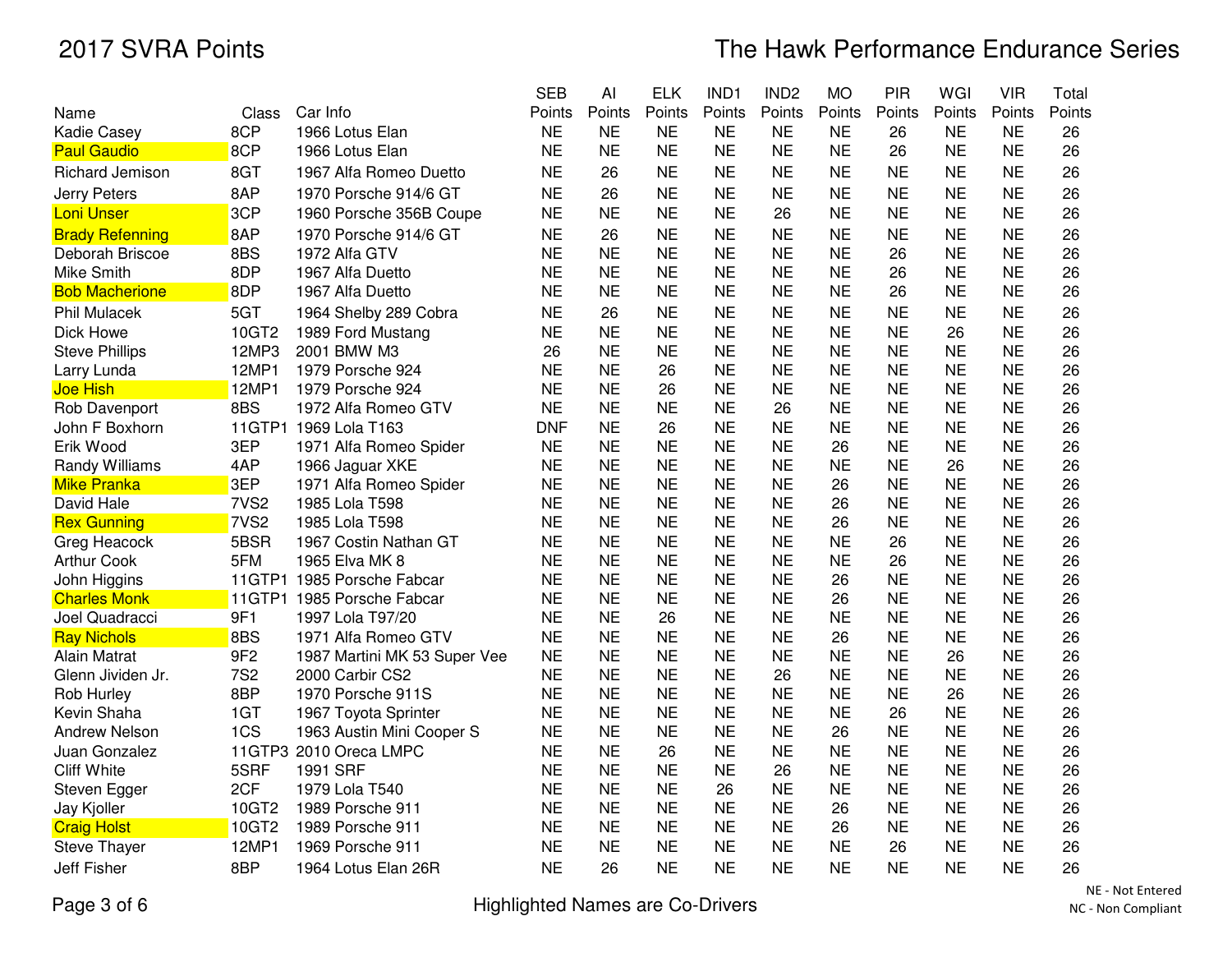# The Hawk Performance Endurance Series

|                         |            |                                       | <b>SEB</b> | AI        | <b>ELK</b> | IND1      | IND <sub>2</sub> | <b>MO</b> | PIR       | WGI       | <b>VIR</b> | Total           |
|-------------------------|------------|---------------------------------------|------------|-----------|------------|-----------|------------------|-----------|-----------|-----------|------------|-----------------|
| Name                    | Class      | Car Info                              | Points     | Points    | Points     | Points    | Points           | Points    | Points    | Points    | Points     | Points          |
| Dennis Daugs            | 8BP        | 1965 Porsche 911                      | <b>NE</b>  | <b>NE</b> | <b>NE</b>  | <b>NE</b> | NE               | NE.       | 26        | <b>NE</b> | <b>NE</b>  | 26              |
| <b>Toni Kasemets</b>    | 9F1        | 2008 Dallara Infinity                 | <b>NE</b>  | <b>NE</b> | <b>NE</b>  | <b>NE</b> | <b>NE</b>        | <b>NE</b> | <b>NE</b> | 26        | <b>NE</b>  | 26              |
| <b>Lyn St James</b>     | 9F1        | 2008 Dallara Infinity                 | <b>NE</b>  | <b>NE</b> | <b>NE</b>  | <b>NE</b> | 26               | <b>NE</b> | <b>NE</b> | <b>NE</b> | <b>NE</b>  | 26              |
| <b>Roman Tucker</b>     | 8DP        | 1969 Alfa Romeo Spider                | <b>NE</b>  | <b>NE</b> | <b>NE</b>  | <b>NE</b> | <b>NE</b>        | <b>NE</b> | <b>NE</b> | 26        | <b>NE</b>  | 26              |
| Gregory Seferian        | 3BS        | 1972 Alfa Romeo Berlina               | 26         | <b>NE</b> | <b>NE</b>  | <b>NE</b> | <b>NE</b>        | <b>NE</b> | <b>NE</b> | <b>NE</b> | <b>NE</b>  | 26              |
| <b>Frank Farrell</b>    | 3BS        | 1972 Alfa Romeo Berlina               | 26         | <b>NE</b> | <b>NE</b>  | <b>NE</b> | <b>NE</b>        | <b>NE</b> | <b>NE</b> | <b>NE</b> | <b>NE</b>  | 26              |
| <b>Kirt Bennett</b>     | 7BSR       | 1978 Lola 298                         | <b>NE</b>  | <b>NE</b> | <b>NE</b>  | <b>NE</b> | <b>NE</b>        | <b>NE</b> | <b>NE</b> | 26        | <b>NE</b>  | 26              |
| Thor Johnson            | 4FM        | 1959 Lotus 17                         | <b>NE</b>  | <b>NE</b> | <b>NE</b>  | <b>NE</b> | <b>NE</b>        | <b>NE</b> | 26        | <b>NE</b> | <b>NE</b>  | 26              |
| <b>Vince Vaccaro</b>    | 8BS        | 1972 Alfa Romeo GTV                   | <b>NE</b>  | <b>NE</b> | <b>NE</b>  | <b>NE</b> | <b>NE</b>        | <b>NE</b> | <b>NE</b> | 26        | <b>DNF</b> | 26              |
| <b>Byron Sanborn</b>    | 4FM        | 1959 Lotus 17                         | <b>NE</b>  | <b>NE</b> | <b>NE</b>  | <b>NE</b> | <b>NE</b>        | <b>NE</b> | 26        | <b>NE</b> | <b>NE</b>  | 26              |
| <b>Jeff Rocco</b>       | 10SC3      | 2006 Ford Fusion SC                   | <b>NE</b>  | <b>NE</b> | 26         | <b>NE</b> | <b>NE</b>        | <b>NE</b> | <b>NE</b> | <b>NE</b> | <b>NE</b>  | 26              |
| Jim Hamblin             | 8AP        | 1968 Porsche 911                      | <b>NE</b>  | <b>NE</b> | <b>NE</b>  | <b>NE</b> | <b>NE</b>        | <b>NE</b> | <b>NE</b> | 26        | <b>NE</b>  | 26              |
| Stephen Hunter          | 3EP        | 1959 Porsche 356A                     | <b>NE</b>  | <b>NE</b> | <b>NE</b>  | <b>NE</b> | <b>NE</b>        | <b>NE</b> | <b>NE</b> | 26        | <b>NE</b>  | 26              |
| <b>Curt Richards</b>    | 8GT        | 1991 BMW 318                          | <b>NE</b>  | <b>NE</b> | <b>NE</b>  | <b>NE</b> | <b>NE</b>        | <b>NE</b> | <b>NE</b> | 26        | <b>NE</b>  | 26              |
| <b>Jeffrey Garrett</b>  | 6AS        | 1967 Ford Mustang                     | <b>NE</b>  | <b>NE</b> | <b>NE</b>  | <b>NE</b> | <b>NE</b>        | <b>NE</b> | <b>NE</b> | 26        | <b>NE</b>  | 26              |
| Chris DeMinco           | 8CP        | 1979 Mazda RX7                        | <b>NE</b>  | <b>NE</b> | <b>NE</b>  | <b>NE</b> | <b>NE</b>        | 26        | <b>NE</b> | <b>NE</b> | <b>NE</b>  | 26              |
| Jerry Robinson          | 12MP3      | 2010 Dodge Viper                      | <b>NE</b>  | <b>NE</b> | <b>NE</b>  | <b>NE</b> | 26               | <b>NE</b> | <b>NE</b> | <b>NE</b> | <b>NE</b>  | 26              |
| <b>Bobby Archer</b>     | 12MP3      | 2010 Dodge Viper                      | <b>NE</b>  | <b>NE</b> | <b>NE</b>  | <b>NE</b> | 26               | <b>NE</b> | <b>NE</b> | <b>NE</b> | <b>NE</b>  | 26              |
| <b>Phil Mulacek</b>     | 7M         | 1967 GT40 MKII                        | <b>NE</b>  | <b>NE</b> | <b>NE</b>  | <b>NE</b> | 26               | <b>NE</b> | <b>NE</b> | <b>NE</b> | <b>NE</b>  | 26              |
| Joey Bojalad            | 4FM        | 1960 Elva MK VI - prototype.          | <b>NE</b>  | <b>NE</b> | <b>NE</b>  | <b>NE</b> | <b>NE</b>        | <b>NE</b> | <b>NE</b> | 26        | <b>NE</b>  | 26              |
| Kurt Fischer            | <b>7S2</b> | 1987 Swift DB 2                       | <b>NE</b>  | <b>NE</b> | <b>NE</b>  | <b>NE</b> | <b>NE</b>        | <b>NE</b> | <b>NE</b> | 26        | <b>NE</b>  | 26              |
| <b>Jennifer Pillion</b> | 3CP        | 1960 Porsche 356B Coupe               | <b>NE</b>  | <b>NE</b> | <b>NE</b>  | <b>NE</b> | <b>NE</b>        | 24        | <b>NE</b> | <b>NE</b> | <b>NE</b>  | 24              |
| Wayne Jackson           |            | 11GTP3 2010 Dallara Daytona Prototype | 24         | <b>NE</b> | <b>NE</b>  | <b>NE</b> | <b>NE</b>        | <b>NE</b> | <b>NE</b> | <b>NE</b> | <b>NE</b>  | 24              |
| Jacqulyn Mincheff       | 6AP        | 1969 Chevrolet Corvette               | <b>NE</b>  | <b>NE</b> | <b>NE</b>  | <b>NE</b> | <b>NE</b>        | <b>NE</b> | 24        | <b>NE</b> | <b>NE</b>  | 24              |
| <b>Jeff Gamroth</b>     | 6AP        | 1969 Chevrolet Corvette               | <b>NE</b>  | <b>NE</b> | <b>NE</b>  | <b>NE</b> | <b>NE</b>        | <b>NE</b> | 24        | <b>NE</b> | <b>NE</b>  | 24              |
| Mark Greenberg          | 10GT4      | 2005 Pontiac GTOR                     | <b>NE</b>  | <b>NE</b> | <b>NE</b>  | <b>NE</b> | <b>NE</b>        | <b>NE</b> | <b>NE</b> | 24        | <b>NE</b>  | 24              |
| Simon Lane              | 6TA        | 1968 Chevrolet Camaro                 | 24         | <b>NE</b> | <b>NE</b>  | <b>NE</b> | <b>NE</b>        | <b>NE</b> | <b>NE</b> | <b>NE</b> | <b>NE</b>  | 24              |
| <b>Bernie Codosh</b>    | 6TA        | 1968 Chevrolet Camaro                 | 24         | <b>NE</b> | <b>NE</b>  | <b>NE</b> | <b>NE</b>        | <b>NE</b> | <b>NE</b> | <b>NE</b> | <b>NE</b>  | 24              |
| <b>Ernest Wilding</b>   | 10GT4      | 1995 BMW M3                           | <b>NE</b>  | <b>NE</b> | <b>NE</b>  | <b>NE</b> | 24               | <b>NE</b> | <b>NE</b> | <b>NE</b> | <b>NE</b>  | 24              |
| John Schrecker          | 3CP        | 1964 Porsche 356                      | <b>NE</b>  | 24        | <b>NE</b>  | <b>NE</b> | <b>NE</b>        | <b>NE</b> | <b>NE</b> | <b>NE</b> | <b>NE</b>  | 24              |
| Eve Mincheff            | 6AP        | 1969 Chevrolet Corvette               | <b>NE</b>  | <b>NE</b> | <b>NE</b>  | <b>NE</b> | <b>NE</b>        | <b>NE</b> | 22        | <b>NE</b> | <b>NE</b>  | 22              |
| <b>Richard De Wolf</b>  | 6AP        | 1969 Chevrolet Corvette               | <b>NE</b>  | <b>NE</b> | <b>NE</b>  | <b>NE</b> | <b>NE</b>        | <b>NE</b> | 22        | <b>NE</b> | <b>NE</b>  | 22              |
| <b>Jeff Neathery</b>    | 6AS        | 1966 Ford Mustang Notchback           | <b>NE</b>  | <b>NE</b> | <b>NE</b>  | <b>NE</b> | <b>NE</b>        | <b>NE</b> | <b>NE</b> | 22        | <b>NE</b>  | 22              |
| <b>Richard Baldwin</b>  | 5SRF       | 2005 SRF                              | <b>NE</b>  | <b>NE</b> | <b>NE</b>  | <b>NE</b> | 22               | <b>NE</b> | <b>NE</b> | <b>NE</b> | <b>NE</b>  | 22              |
| <b>John Murray</b>      | 12MP1      | 1973 Datsun 260Z                      | <b>NE</b>  | <b>NE</b> | <b>NE</b>  | <b>NE</b> | <b>NE</b>        | <b>NE</b> | 22        | <b>NE</b> | <b>NE</b>  | 22              |
| Roy Crowninshield       | 8BS        | 1971 Alfa Romeo GTV                   | <b>NE</b>  | <b>NE</b> | <b>NE</b>  | <b>NE</b> | <b>NE</b>        | 22        | <b>NE</b> | <b>NE</b> | <b>NE</b>  | 22              |
| <b>Jeff West</b>        | 8AP        | 1974 Porsche 914/6                    | <b>NE</b>  | <b>NE</b> | <b>NE</b>  | <b>NE</b> | <b>NE</b>        | 22        | <b>NE</b> | <b>NE</b> | <b>NE</b>  | 22              |
| <b>Eric Pickering</b>   | 8AP        | 1974 Porsche 914/6                    | <b>NE</b>  | <b>NE</b> | <b>NE</b>  | <b>NE</b> | <b>NE</b>        | 22        | <b>NE</b> | <b>NE</b> | <b>NE</b>  | 22              |
| Kurt DelBene            | 4FM        | 1960 Lola MK1                         | <b>NE</b>  | <b>NE</b> | <b>NE</b>  | <b>NE</b> | <b>NE</b>        | <b>NE</b> | 22        | <b>NE</b> | <b>NE</b>  | 22              |
| <b>Bill Feaster</b>     | 6TA        | 1967 Chevrolet Camaro                 | <b>NE</b>  | <b>NE</b> | <b>NE</b>  | <b>NE</b> | 22               | <b>NE</b> | <b>NE</b> | <b>NE</b> | <b>NE</b>  | 22<br><b>NI</b> |

Page 4 of 6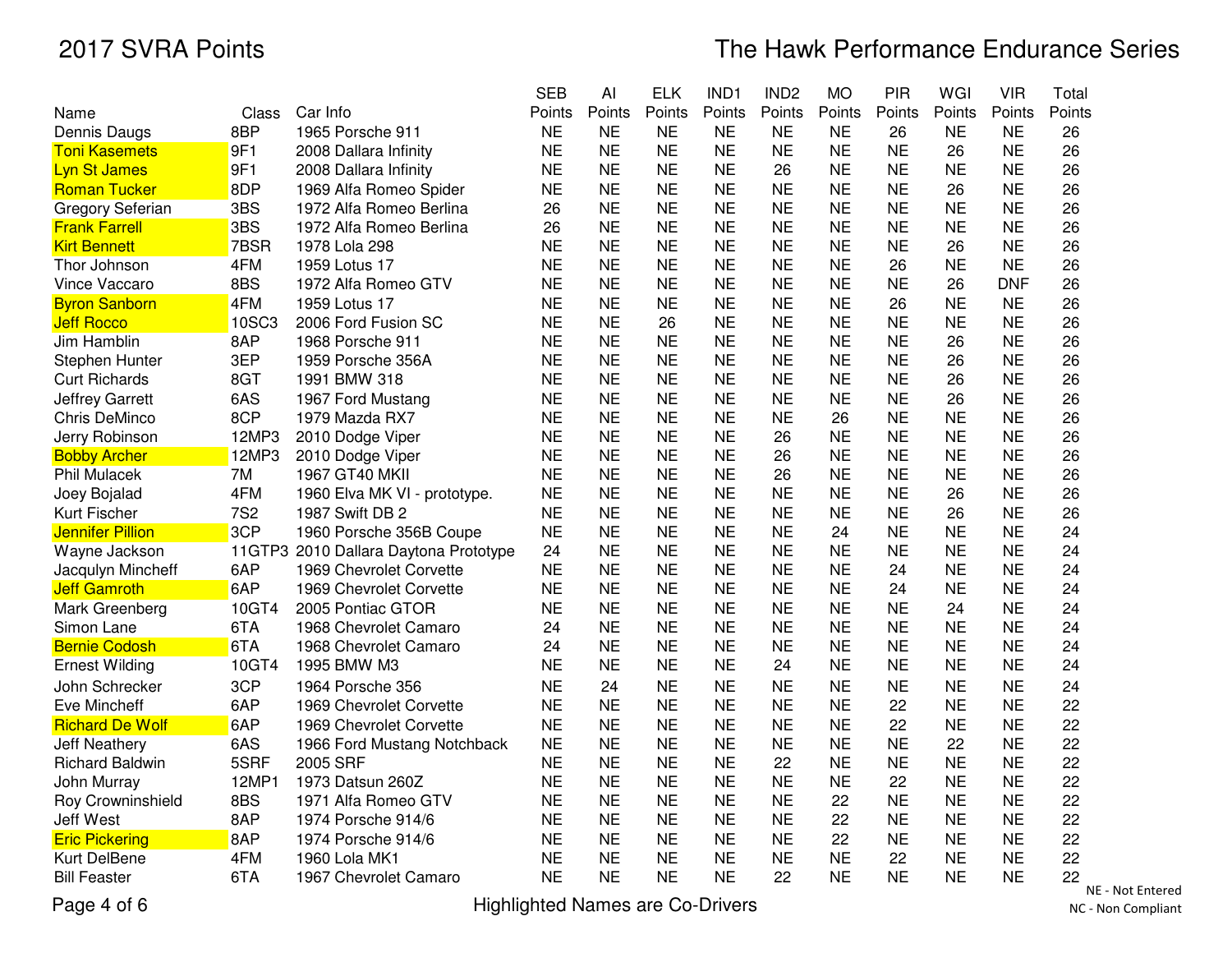|                          |                  |                                  | <b>SEB</b> | Al        | <b>ELK</b> | IND1      | IND <sub>2</sub> | <b>MO</b> | PIR       | WGI       | <b>VIR</b> | Total       |
|--------------------------|------------------|----------------------------------|------------|-----------|------------|-----------|------------------|-----------|-----------|-----------|------------|-------------|
| Name                     | Class            | Car Info                         | Points     | Points    | Points     | Points    | Points           | Points    | Points    | Points    | Points     | Points      |
| Carlus Gann              | 6AP              | 1970 Ford Boss 302               | 22         | <b>NE</b> | <b>NE</b>  | <b>NE</b> | <b>NE</b>        | <b>NE</b> | <b>NE</b> | <b>NE</b> | <b>NE</b>  | 22          |
| <b>Dennis Olthoff</b>    | 6TA              | 1967 Chevrolet Camaro            | <b>NE</b>  | <b>NE</b> | <b>NE</b>  | <b>NE</b> | 22               | <b>NE</b> | <b>NE</b> | <b>NE</b> | <b>NE</b>  | 22          |
| <b>Forest Barber</b>     |                  | 11GTP3 2003 Doran JE4 DP         | <b>NE</b>  | <b>NE</b> | <b>NE</b>  | <b>NE</b> | <b>NE</b>        | <b>NE</b> | <b>NE</b> | 22        | <b>NE</b>  | 22          |
| <b>Alex Rorke</b>        | 8CP              | 1965 Lotus Elan                  | <b>NE</b>  | <b>NE</b> | 22         | <b>NE</b> | <b>NE</b>        | <b>NE</b> | <b>NE</b> | <b>NE</b> | <b>NE</b>  | 22          |
| James Heck               | 6BP              | 1964 Chevrolet Corvette          | <b>NE</b>  | <b>NE</b> | <b>NE</b>  | <b>NE</b> | <b>NE</b>        | NE        | <b>NE</b> | 22        | <b>NE</b>  | 22          |
| <b>Mike Rife</b>         | 6BP              | 1964 Chevrolet Corvette          | <b>NE</b>  | <b>NE</b> | <b>NE</b>  | <b>NE</b> | <b>NE</b>        | <b>NE</b> | <b>NE</b> | 22        | <b>NE</b>  | 22          |
| Tom Clarke               | 8AP              | 1967 Porsche 911                 | <b>NE</b>  | <b>NE</b> | <b>NE</b>  | <b>NE</b> | 22               | <b>NE</b> | <b>NE</b> | <b>NE</b> | <b>NE</b>  | 22          |
| David Lasco              | 6BP              | 1966 Shelby Mustang              | <b>NE</b>  | <b>NE</b> | <b>NE</b>  | <b>NE</b> | 22               | <b>NE</b> | <b>NE</b> | <b>NE</b> | <b>NE</b>  | 22          |
| John Harrold             | 7BSR             | 1978 Chevron B36                 | <b>NE</b>  | <b>NE</b> | <b>NE</b>  | <b>NE</b> | 22               | <b>NE</b> | <b>NE</b> | <b>NE</b> | <b>NE</b>  | 22          |
| <b>Thomas Grudovich</b>  | 8BP              | 1966 Ginetta G4                  | <b>NE</b>  | <b>NE</b> | <b>NE</b>  | <b>NE</b> | <b>NE</b>        | 22        | <b>NE</b> | <b>NE</b> | <b>NE</b>  | 22          |
| <b>Ryan Harrold</b>      | 7BSR             | 1978 Chevron B36                 | <b>NE</b>  | <b>NE</b> | <b>NE</b>  | <b>NE</b> | 22               | <b>NE</b> | <b>NE</b> | <b>NE</b> | <b>NE</b>  | 22          |
| C. Skip Pfeffer          | <b>7S2</b>       | 1987 Lola T-8790                 | <b>NE</b>  | <b>NE</b> | 22         | <b>NE</b> | <b>NE</b>        | <b>NE</b> | <b>NE</b> | <b>NE</b> | <b>NE</b>  | 22          |
| <b>Ron Zitza</b>         | 8AP              | 1970 Porsche 914/6               | <b>NE</b>  | <b>NE</b> | <b>NE</b>  | <b>NE</b> | <b>NE</b>        | <b>NE</b> | <b>NE</b> | 22        | <b>NE</b>  | 22          |
| Jake Jacobs              | 7BSR             | 1971 Chevron B19                 | <b>NE</b>  | <b>NE</b> | <b>NE</b>  | <b>NE</b> | <b>NE</b>        | <b>NE</b> | <b>NE</b> | 22        | <b>NE</b>  | 22          |
| Jeff Borghesi            |                  | 11GTP3 1999 Lola B2K40           | 21         | <b>NE</b> | <b>NE</b>  | <b>NE</b> | <b>NE</b>        | <b>NE</b> | <b>NE</b> | <b>NE</b> | <b>NE</b>  | 21          |
| <b>Brad Jaeger</b>       |                  | 11GTP3 2008 Ford Doran Ford GT   | <b>NE</b>  | <b>NE</b> | <b>NE</b>  | <b>NE</b> | <b>NE</b>        | <b>NE</b> | <b>NE</b> | 21        | <b>NE</b>  | 21          |
| <b>Lyn St James</b>      |                  | 11GTP3 2008 Ford Doran Ford GT   | <b>NE</b>  | <b>NE</b> | <b>NE</b>  | <b>NE</b> | <b>NE</b>        | <b>NE</b> | <b>NE</b> | 21        | <b>NE</b>  | 21          |
| Rob Albino               | 6AS              | 1967 Sunbeam Tiger               | <b>DNF</b> | <b>NE</b> | <b>NE</b>  | <b>NE</b> | <b>NE</b>        | NE        | <b>NE</b> | 21        | <b>NE</b>  | 21          |
| <b>Phil Mulacek</b>      | 6BP              | 1967 Shelby GT350                | <b>NE</b>  | <b>NE</b> | <b>NE</b>  | <b>NE</b> | 20               | <b>NE</b> | <b>NE</b> | <b>NE</b> | <b>NE</b>  | 20          |
| <b>Burton August</b>     | 6BP              | 1966 Ford Mustang                | <b>NE</b>  | <b>NE</b> | <b>NE</b>  | <b>NE</b> | <b>NE</b>        | <b>NE</b> | <b>NE</b> | 20        | <b>NE</b>  | 20          |
| <b>Sean Rayhal</b>       |                  | 11GTP3 2011 Oreca FLN 9          | <b>NE</b>  | <b>NE</b> | <b>NE</b>  | <b>NE</b> | <b>NE</b>        | <b>NE</b> | <b>NE</b> | 20        | <b>NE</b>  | 20          |
| <b>Timothy Haines</b>    | 10GT4            | 1979 Porsche 911                 | NE         | <b>NE</b> | <b>NE</b>  | <b>NE</b> | <b>NE</b>        | <b>NE</b> | <b>NE</b> | 20        | <b>NE</b>  | 20          |
| <b>Brad Baker</b>        |                  | 11GTP3 2009 Oreca FLM09          | <b>NE</b>  | <b>NE</b> | <b>NE</b>  | <b>NE</b> | <b>NE</b>        | <b>NE</b> | <b>NE</b> | 19        | <b>NE</b>  | 19          |
| <b>Wes Burton</b>        | 6BP              | 1966 Shelby GT350                | <b>NE</b>  | <b>NE</b> | <b>NE</b>  | <b>NE</b> | <b>NE</b>        | <b>NE</b> | <b>NE</b> | 19        | <b>NE</b>  | 19          |
| John Burke               |                  | 11GTP3 1999 Riley & Scott MK III | <b>NE</b>  | <b>NE</b> | <b>NE</b>  | <b>NE</b> | <b>NE</b>        | <b>NE</b> | <b>NE</b> | 18        | <b>NE</b>  | 18          |
| <b>Connor Burke</b>      |                  | 11GTP3 1999 Riley & Scott MK III | <b>NE</b>  | <b>NE</b> | <b>NE</b>  | <b>NE</b> | <b>NE</b>        | <b>NE</b> | <b>NE</b> | 18        | <b>NE</b>  | 18          |
| Charlie DiPasquale       |                  | 11GTP3 2006 Stohr WF1            | <b>NE</b>  | <b>NE</b> | <b>NE</b>  | <b>NE</b> | <b>NE</b>        | <b>NE</b> | <b>NE</b> | 17        | <b>NE</b>  | 17          |
| <b>Ron Getter</b>        |                  | 11GTP3 2006 Stohr WF1            | <b>NE</b>  | <b>NE</b> | <b>NE</b>  | <b>NE</b> | <b>NE</b>        | <b>NE</b> | <b>NE</b> | 17        | <b>NE</b>  | 17          |
| Michael Hummel           | 2CF              | 1979 Crossle 35F                 | <b>NE</b>  | <b>NE</b> | <b>NE</b>  | <b>NE</b> | <b>NE</b>        | <b>NE</b> | <b>NE</b> | 16        | <b>NE</b>  | 16          |
| <b>Eric Langbein</b>     | 2CF              | 1979 Crossle 35F                 | <b>NE</b>  | <b>NE</b> | <b>NE</b>  | <b>NE</b> | <b>NE</b>        | <b>NE</b> | <b>NE</b> | 16        | <b>NE</b>  | 16          |
| Jay Galpin               | 2FB              | 1967 Brabham BT21B               | <b>NE</b>  | <b>NE</b> | <b>NE</b>  | <b>NE</b> | <b>NE</b>        | <b>NE</b> | <b>NE</b> | 16        | <b>NE</b>  | 16          |
| Jeff Devine              | 3DP              | 1967 MG B Roadster               | <b>NE</b>  | <b>NE</b> | <b>NE</b>  | <b>NE</b> | <b>NE</b>        | <b>NE</b> | <b>NE</b> | 16        | <b>NE</b>  | 16          |
| <b>Craig Faust</b>       | 7VS <sub>2</sub> | 1986 Swift DB2                   | <b>NE</b>  | <b>NE</b> | 5          | <b>NE</b> | <b>NE</b>        | <b>NE</b> | <b>NE</b> | <b>NE</b> | <b>NE</b>  | $\mathbf 5$ |
| David Baughman           | 5FM              | 1969 Nerus F100                  | <b>NE</b>  | <b>NE</b> | <b>NE</b>  | <b>NE</b> | <b>NE</b>        | 5         | <b>NE</b> | <b>NE</b> | <b>NE</b>  | 5           |
| <b>Bruce Domeck</b>      | 5FM              | 1969 Nerus F100                  | <b>NE</b>  | <b>NE</b> | <b>NE</b>  | <b>NE</b> | <b>NE</b>        | 5         | <b>NE</b> | <b>NE</b> | <b>NE</b>  | 5           |
| <b>Curt Kallberg</b>     | 6AP              | 1972 Chevrolet Corvette          | <b>NE</b>  | <b>NE</b> | <b>NE</b>  | <b>NE</b> | <b>NE</b>        | <b>NE</b> | 5         | <b>NE</b> | <b>NE</b>  | 5           |
| <b>Gary Bockman</b>      | 6AP              | 1972 Chevrolet Corvette          | <b>NE</b>  | <b>NE</b> | <b>NE</b>  | <b>NE</b> | <b>NE</b>        | <b>NE</b> | 5         | <b>NE</b> | <b>NE</b>  | 5           |
| <b>Walter Vollrath</b>   | 7BSR             | 1973 Chevron B23                 | <b>NE</b>  | <b>NE</b> | 5          | <b>NE</b> | <b>NE</b>        | <b>NE</b> | <b>NE</b> | <b>NE</b> | <b>NE</b>  | 5           |
| <b>Greg Borland</b>      | 7BSR             | 1973 Chevron B23                 | <b>NE</b>  | <b>NE</b> | 5          | <b>NE</b> | <b>NE</b>        | <b>NE</b> | <b>NE</b> | <b>NE</b> | <b>NE</b>  | 5           |
| <b>Richard Valentine</b> | 10GT4            | 2005 Pontiac GTOR                | <b>NE</b>  | <b>NE</b> | <b>NE</b>  | <b>NE</b> | <b>NE</b>        | <b>NE</b> | <b>NE</b> | 5         | <b>NE</b>  | 5           |
|                          |                  |                                  |            |           |            |           |                  |           |           |           |            |             |